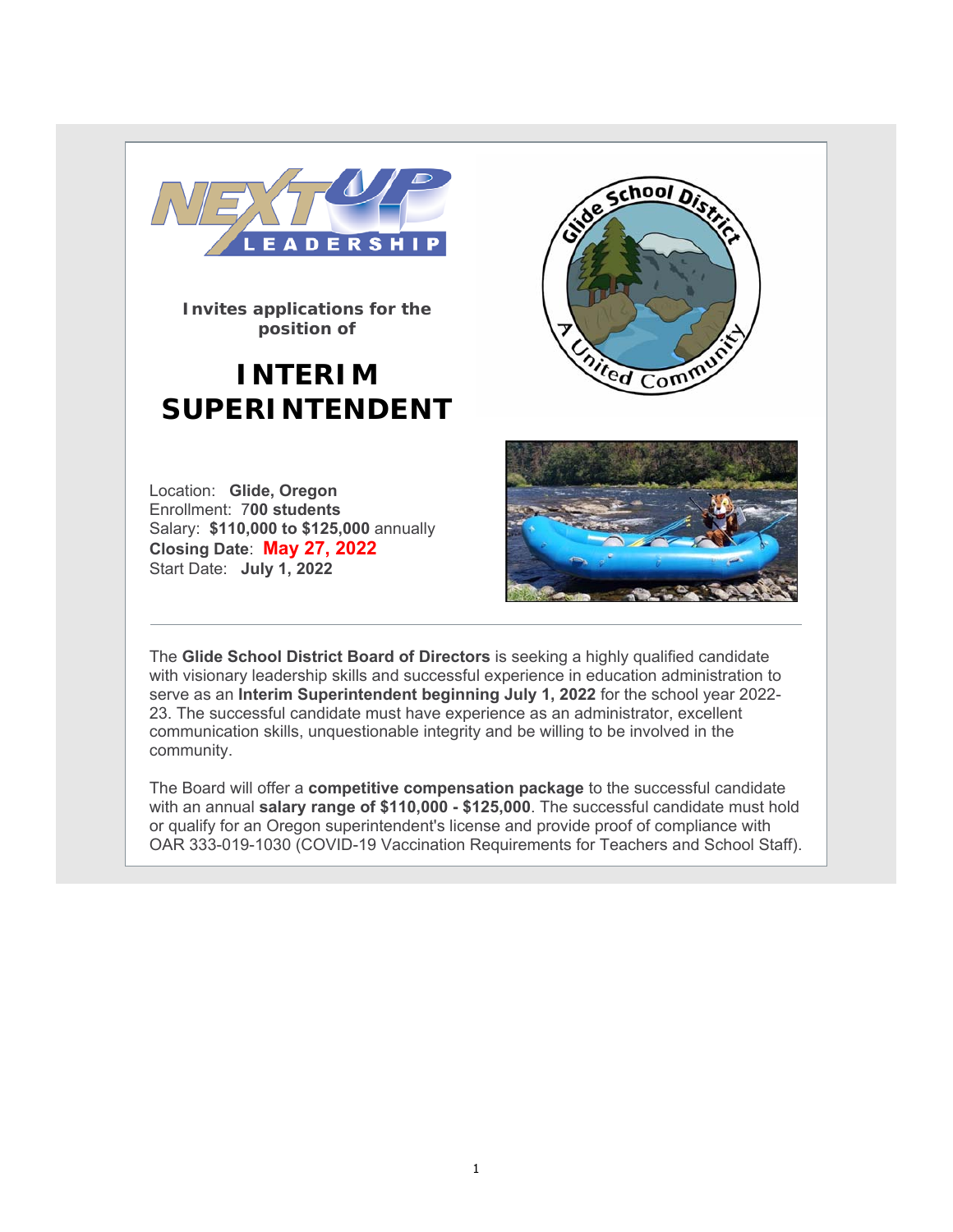





### **The District**

The Glide SD serves **approx. 700 students** in grades K-12.



District schools include one elementary, one middle and one high school. The District employs a staff of 47 licensed employees, 53 classified employees, seven confidential employees and five administrators. The District has a general fund budget of approximately \$10.8 million. Boasting a **graduation rate of 96%** and a student/teacher ratio of about 19 to 1, the District is closely unified with the community.

#### **Glide SD website**





## **The Area**

Located along the scenic North Umpqua River in Douglas County



and in the foothills of the Cascade Mountains, Glide is a small town with about 1,600 residents approximately 20 minutes east of Roseburg. The School District is one of the largest employers and the district encompasses 1,264 square miles, extending from Roseburg to Diamond Lake. Outdoor recreational activities abound in the area and include: hunting, kayaking, rafting, fishing, hiking and biking.



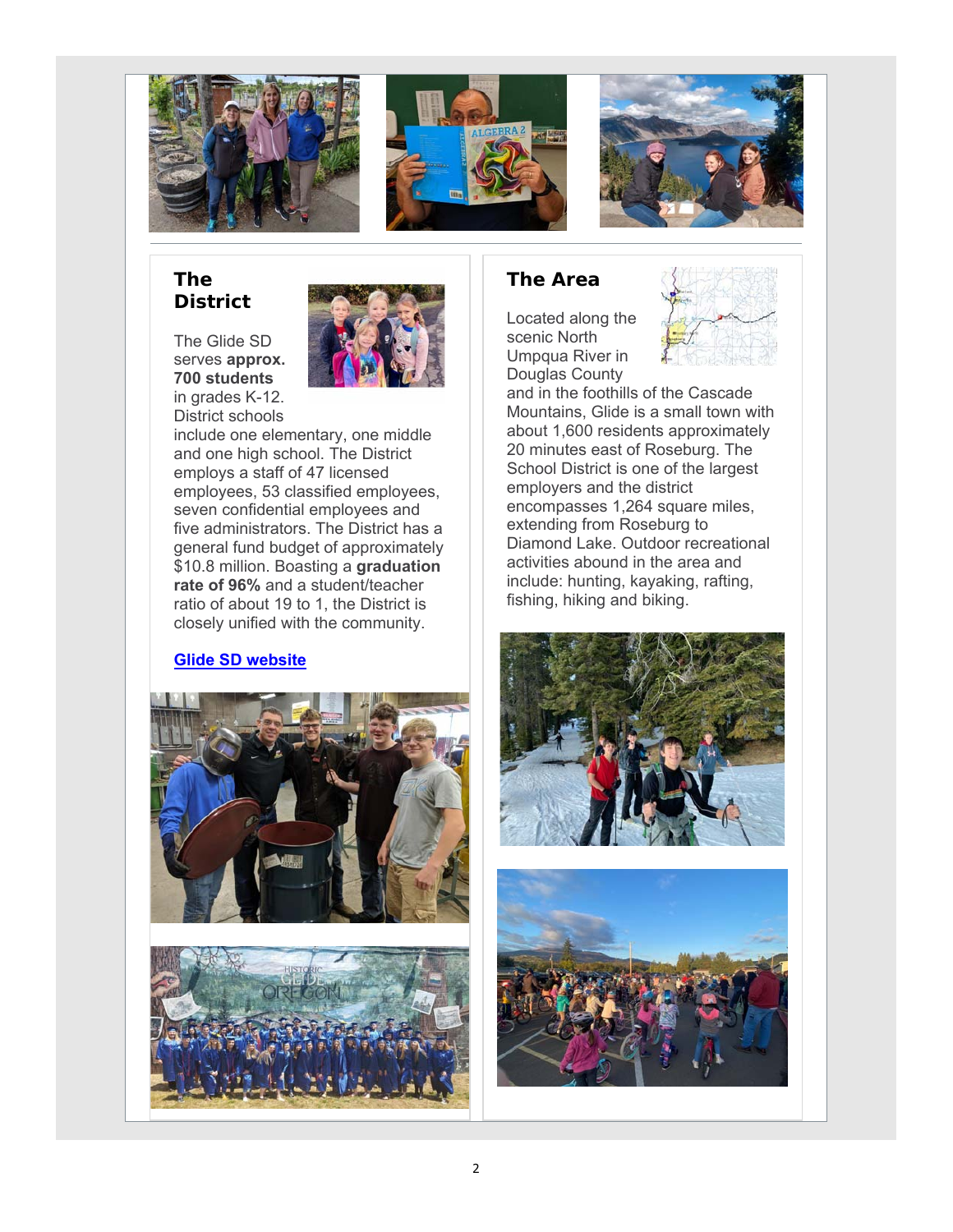# **Application Requirements**

- Completed Application form
- Current resume
- Cover letter of interest
- 3-5 current letters of reference
- Copy of administrator license or proof of eligibility to obtain one

#### **Search Calendar (tentative) May 27, 2022 Close Applications**

Jun 1-8 Review Applications Jun 9-20 Begin reference checks Jun 21-23 (TBD) Conduct interviews Jun 29 Announce selection July 1, 2022 Begin employment

**The District is an equal opportunity employer and educator.** 

# **How to Submit an Application**

**Application packets are submitted** to Oregon School Boards Association – Executive Search **OSBA JOB BOARD** (www.osba.org/execjobs) **via the Revelus application portal (see the link below)**. All applicants will submit a candidate profile (completed when you create your Revelus account) and a completed application, as well as upload the other application material documents to the application portal. **The application packet must be submitted by 5:00 pm on the closing day**.

## **OSBA Revelus Link - Glide SD Interim Supt Application**

# **More Information**

Regarding the **position,** contact:

**Steve Kelley**, Director of Board Development and Executive Searches; **skelley@osba.org** • 503.588.2800 • 800.578.6722 • 503.588.2813 (Fax)

Regarding the **application process**, contact:

**Sarah Herb**, Executive Search and Events Specialist (OSBA); **sherb@osba.org;** 503.400.3047 (direct) ; 800.578.6722 (office); 503.588.2813 (Fax)



Oregon School Boards Association 1201 Court Street NE, Suite 400 Salem, Oregon 97301 Ph: 503.588.2800



A. Gregory McKenzie NextUp Leadership 1470 Rosemont Road West Linn, Oregon 97068 Ph: 503-752-2438 **gregmckenzie@att.net**